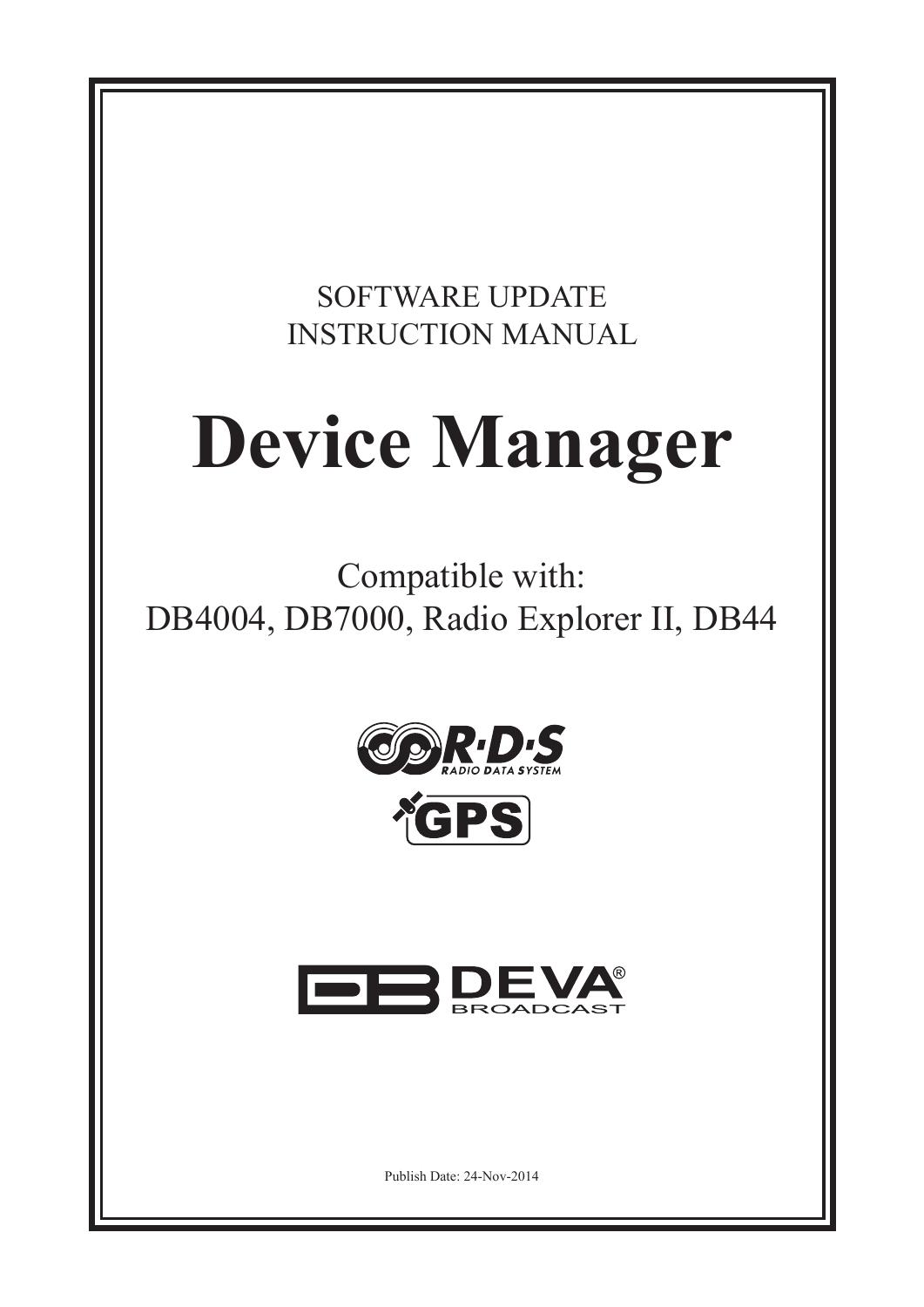

# **DEVA Device Manager Software Update**

This document is intended to guide you through the update process of the DEVA Device Manager Software. Following the steps listed below will ensure that the used devices will be retained in the computer's memory and used later on. Otherwise the currently entered information will be lost.

**PLEASE BEAR IN MIND** that a master password will be required for some of the steps listed below.

#### **1. DONWLOAD LATEST VERSION**

The latest version of DEVA Device Manager Software can be found our website - [http://www.](http://www.devabroadcast.com/downloads) [devabroadcast.com/downloads](http://www.devabroadcast.com/downloads)

#### **2. EXPORT DEVICE LIST**

Prior to the installation of the new version the Device List should be exported.

• Click on "Device" menu and select "Export Device List";



- Enter your Master password and press OK;
- Save the file.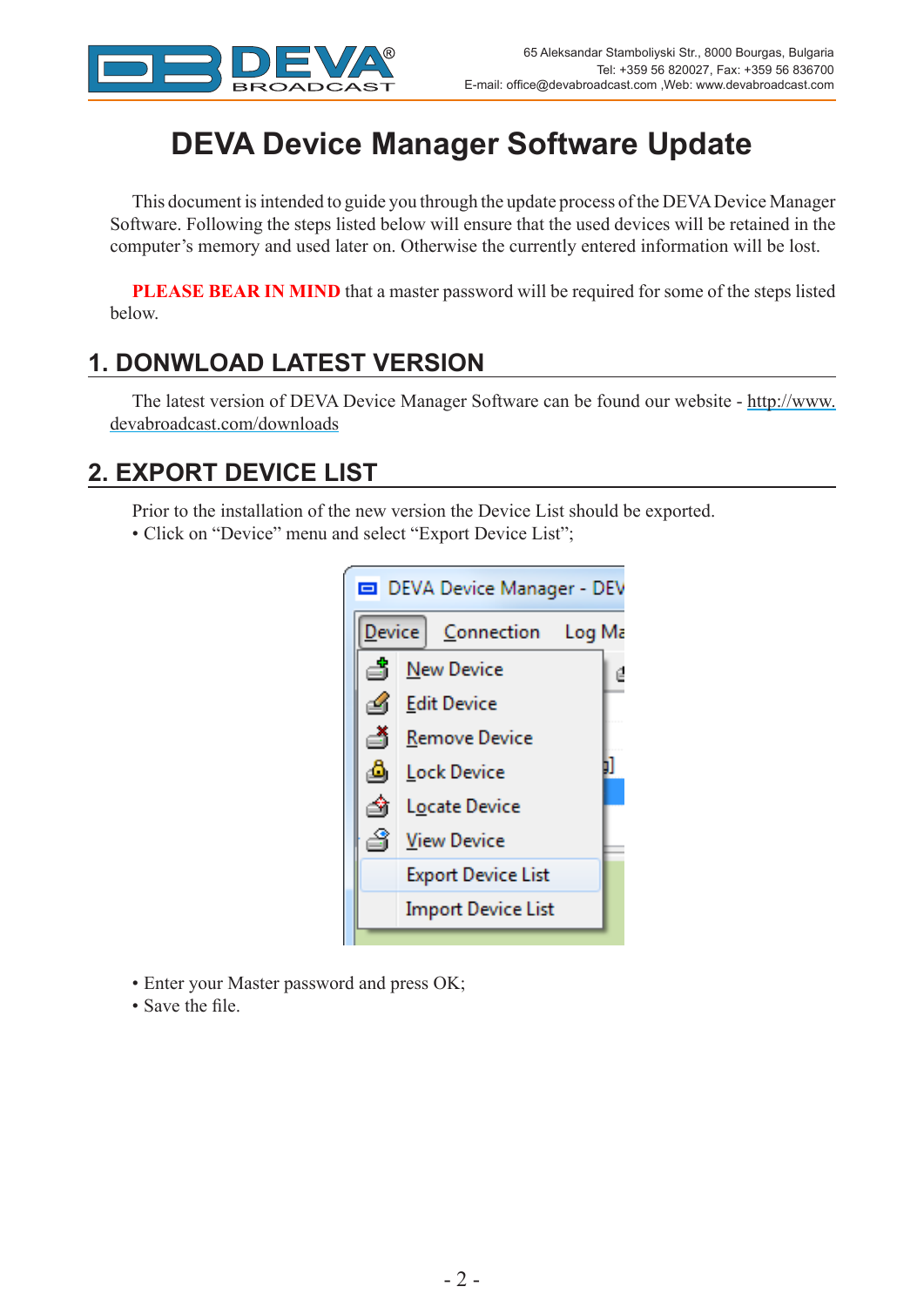

# **3. EXPORT ALL LOG FILES**

| Log Manager - DEVA Broadcast Ltd. |           |                    |                            |                       |             |       |     |                   | ▣<br>$\qquad \qquad \blacksquare$ | $\mathbf{x}$             |
|-----------------------------------|-----------|--------------------|----------------------------|-----------------------|-------------|-------|-----|-------------------|-----------------------------------|--------------------------|
| Download Status                   | Viewer    |                    |                            |                       |             |       |     |                   |                                   |                          |
| Filter<br>Log View                |           |                    |                            |                       |             |       |     |                   |                                   |                          |
|                                   | ۴         |                    | A<br>Import Log Folders(s) |                       |             |       |     |                   |                                   |                          |
| ෂි<br>Refresh Filter              |           | Import Log File(s) |                            |                       |             |       |     |                   |                                   |                          |
| Device                            |           |                    |                            | Log Files             |             |       |     |                   |                                   |                          |
| <b>Any Device</b>                 |           |                    |                            | <b>Device</b>         | Year        | Month | Day | Hour              | <b>Size</b>                       | ۸                        |
| <b>SN: 4K4CA827</b>               |           |                    |                            | <b>SN: 4K4CA827</b>   | 2013        | 3     | 11  | 9                 | 894 bytes                         |                          |
|                                   |           |                    |                            | <b>SN: 4K4CA827</b>   | 2013        | 3     | 11  | 11                | 569 bytes                         |                          |
|                                   |           |                    |                            | SN: 4K4CA827          | 2013        | 3     | 11  | 12                | 977 bytes                         |                          |
|                                   |           |                    |                            | SN: 4K4CA827          | 2013        | 3     | 11  | 13                | 487 bytes                         |                          |
|                                   |           |                    |                            | SN: 4K4CA827          | 2013        | 3     | 11  | 14                | 1.28 KB                           |                          |
|                                   |           |                    |                            | SN: 4K4CA827          | 2013        | 3     | 11  | 15                | 278 bytes                         |                          |
|                                   |           |                    |                            | SN: 4K4CA827          | 2013        | 3     | 12  | 11                | 1.16 KB                           |                          |
|                                   |           |                    |                            | SN: 4K4CA827          | 2013        | 3     | 12  | 12                | 1.07 KB                           |                          |
|                                   |           |                    |                            | <b>SN: 4K4CA827</b>   | 2013        | 3     | 12  | 16                | 448 bytes                         |                          |
| Year                              | Month     | Day                | Hour                       | SN: 4K4CA827          | 2013        | 3     | 12  | 17                | 379 bytes                         |                          |
| Any Year                          | Any Month | Any Day            | Hour                       | SN: 4K4CA827          | 2013        | 3     | 13  | 9                 | 1.01KB                            |                          |
| 2013                              | 2         | 4                  | 8                          | <b>SN: 4K4CA827</b>   | 2013        | 3     | 13  | 10                | 2.77 KB                           |                          |
|                                   | 3         | 5<br>6             | 9                          | <b>SN: 4K4CA827</b>   | 2013        | 3     | 13  | 11                | 1.66 KB                           |                          |
|                                   |           | 8                  | 10<br>11                   | SN: 4K4CA827          | 2013        | з     | 13  | 12                | 738 bytes                         |                          |
|                                   |           | 11                 | 12                         | SN: 4K4CA827          | 2013        | 3     | 13  | 13                | 1.36 KB                           |                          |
|                                   |           | 12<br>13           | 13<br>14                   | SN: 4K4CA827          | 2013        | з     | 13  | 14                | 2.03 KB                           |                          |
|                                   |           | 14                 | 15                         | <b>SN: 4K4CA827</b>   | 2013        | 3     | 13  | 15                | 300 bytes                         |                          |
|                                   |           | 20                 | 16                         | SN: 4K4CA827          | 2013        | 3     | 13  | 16                | 3.53 KB                           |                          |
|                                   |           | 21<br>22           | 17<br>18                   | SN: 4K4CA827          | 2013        | 3     | 13  | 17                | 76.31KB                           |                          |
|                                   |           | 23                 |                            | SN: 4K4CA827          | 2013        | 3     | 13  | 18                | 6.48 KB                           |                          |
|                                   |           | 25                 |                            | <b>SN: 4K4CA827</b>   | 2013        | 3     | 14  | 8                 | 9.59 KB                           |                          |
|                                   |           |                    |                            | <b>SN: 4K4CA827</b>   | 2013        | 3     | 14  | 9                 | 55.21KB                           |                          |
|                                   |           |                    |                            | <b>SN: 4K4CA827</b>   | 2013        | 3     | 14  | 10                | 31.49 KB                          |                          |
|                                   |           |                    |                            | <b>SN: 4K4CA827</b>   | 2013        | з     | 14  | 11                | 50.76 KB                          | $\overline{\phantom{a}}$ |
|                                   |           |                    |                            | ◉<br>Preview Selected | Preview All | u     |     | <b>Export All</b> |                                   |                          |
|                                   |           |                    |                            | 纂<br>Delete Selected  | Delete All  |       |     |                   |                                   |                          |

The menu path is: Log Manager > Viewer > Export all button.

#### **4. MAIN APPLICATION SETTINGS**

If you have made any changes to the software's main application settings, please write them down. As upon update, all custom settings will be lost. The main settings can be found in the relevant menu placed in the menu bar.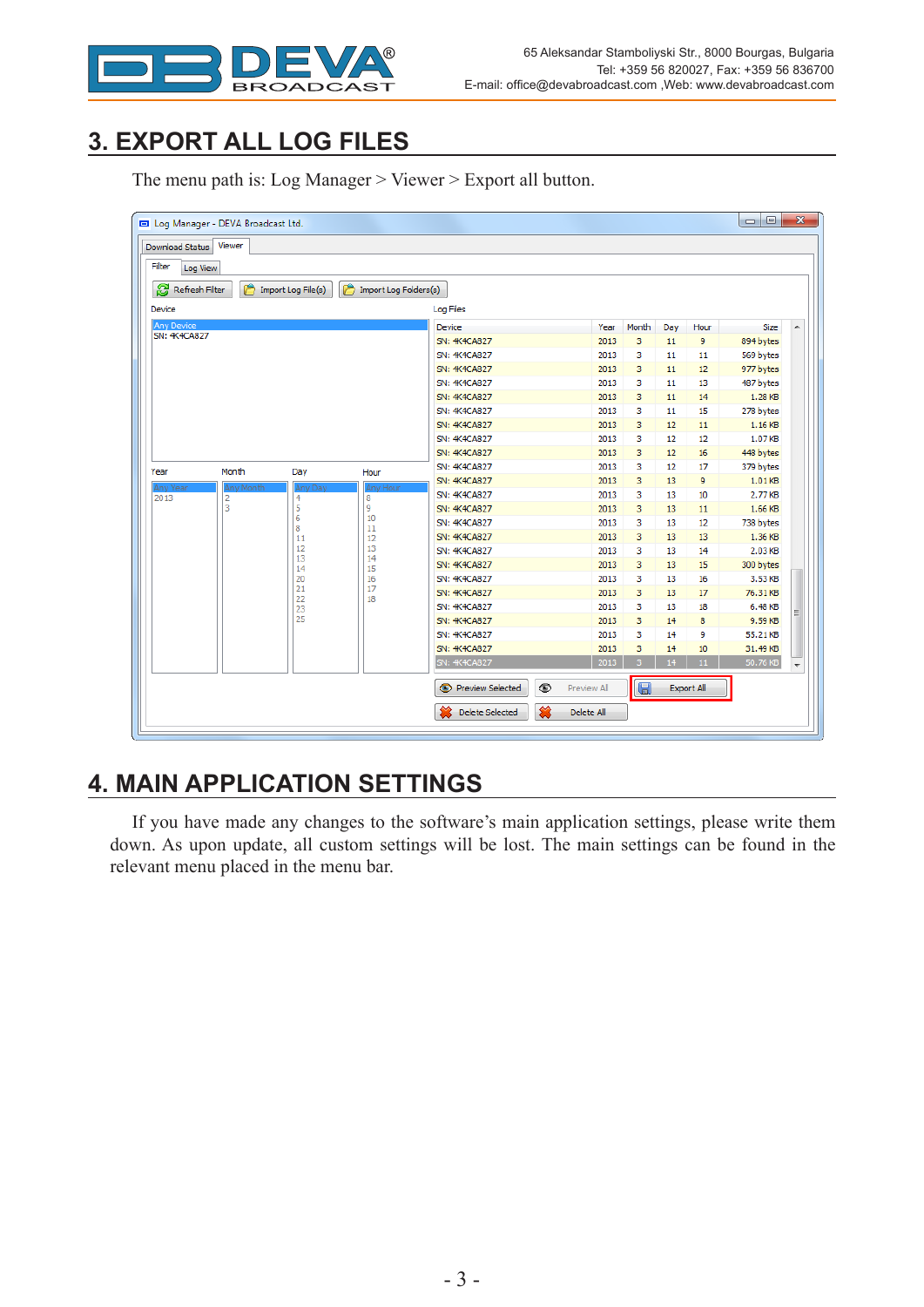

# **5. BACKUP INDIVIDUAL DEVICES**

In order for the custom applied Software settings to the Device to be preserved (if considered needed) - signal appearance and common visuals for example, backup of the devices included in the Device list should be made. A master password will be required. The menu path is (as depicted below) Device > Settings > Backup.

a) Device : DB4004 for example

b) Settings :



c) Backup :

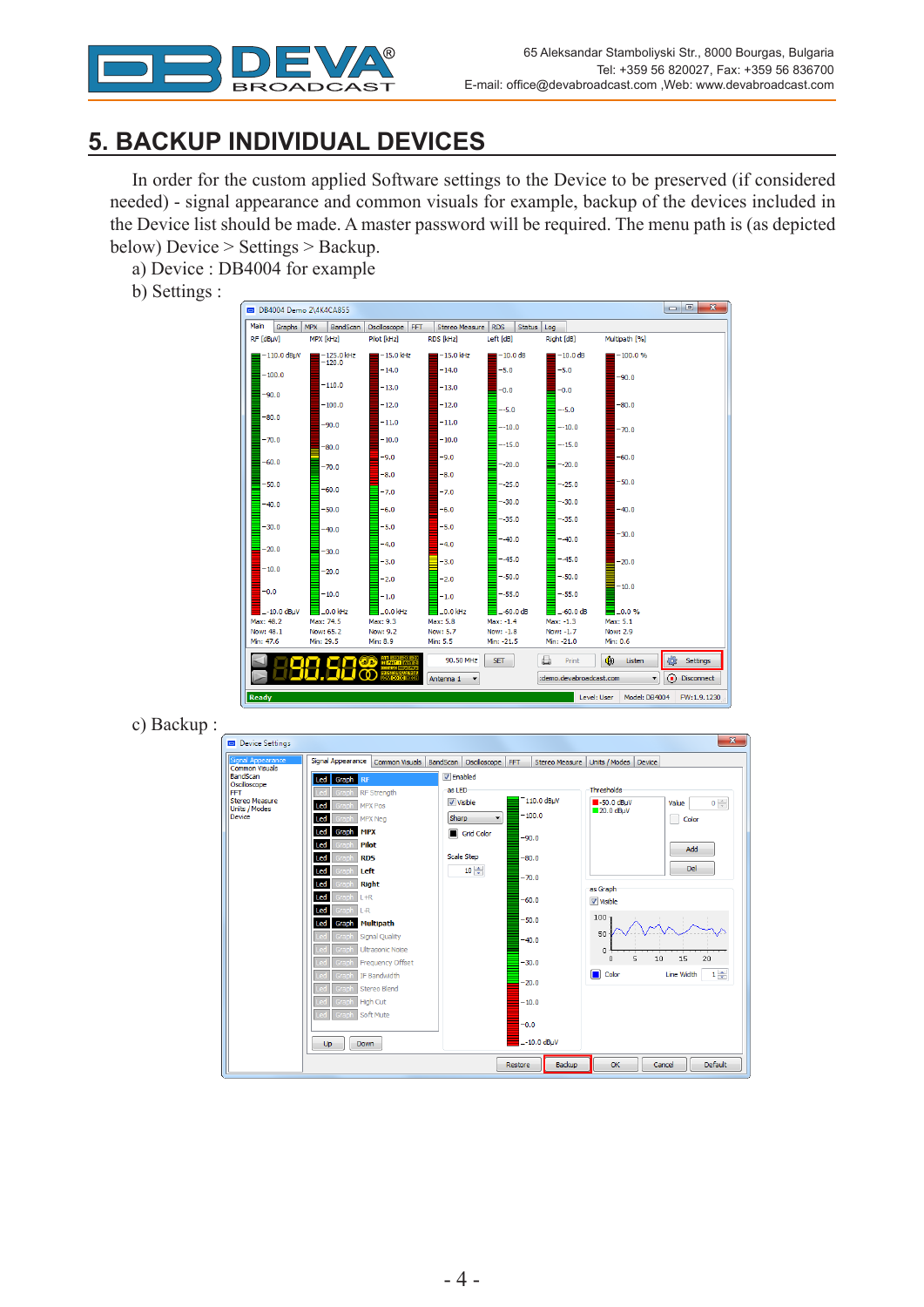

## **6. UNINSTALL THE PREVIOUS VERSION**

Uninstall the previous version of the DEVA Device Manager.

## **7. INSTALL LATEST VERSION**

Following the simplified process, install the latest version of the Software. If you are experiencing any problems, please refer to DEVA Device Manager Software complete user manual, section Loading and Running the Software.

#### **8. POSSIBLE RESTART**

After the installation process is completed, a shortcut to DEVA Device Manager will appear on the desktop of your PC. Double click on the icon to start the program.

Only if any general changes in the new version of the DEVA Device Manager's code have been made, a notification message informing you that the currently available data is not compatible with the current version, and will be archived will appear. If so, click 'OK" and start the software again.

Having the latest LOG files downloaded, and the device list exported will prevent loss of important data.

If due to any reason you have not performed any of the above cited procedures, please contact us at support@devabroadcast.com

#### **9. IMPORT DEVICE LIST**

• Click on "Device" menu and select "Import Device List";



- Select the desired file and press OK;
- The information will be transferred and displayed on DEVA Device Manager main window.